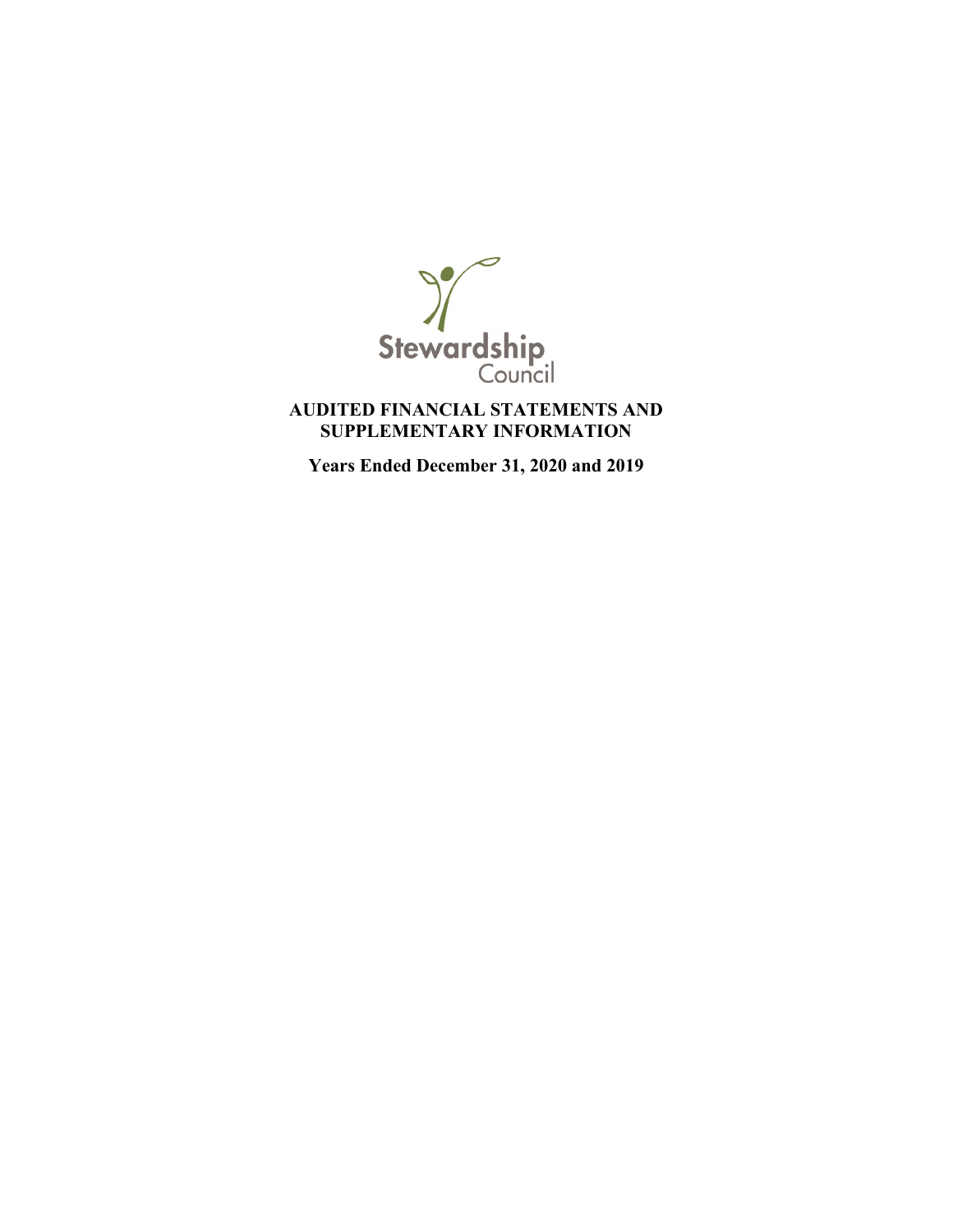### **PACIFIC FOREST AND WATERSHED LANDS STEWARDSHIP COUNCIL**  AUDITED FINANCIAL STATEMENTS AND SUPPLEMENTARY INFORMATION Years Ended December 31, 2020 and 2019

## **TABLE OF CONTENTS**

| <b>Financial Statements</b>                |  |
|--------------------------------------------|--|
|                                            |  |
|                                            |  |
|                                            |  |
|                                            |  |
|                                            |  |
| <b>Supplementary Financial Information</b> |  |
|                                            |  |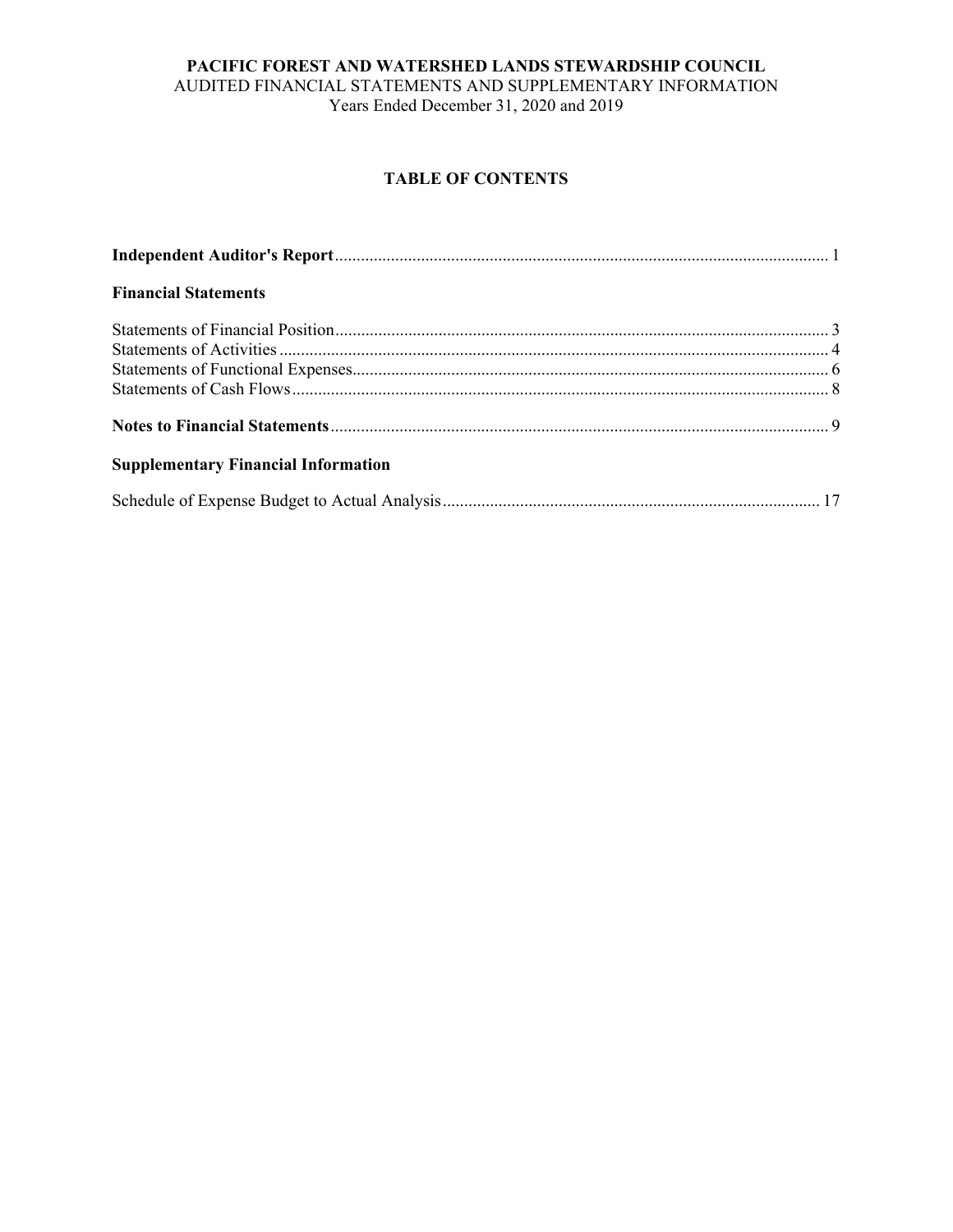

550 Howe Avenue, Suite 210 Sacramento, California 95825

Telephone: (916) 564-8727 FAX: (916) 564-8728

## INDEPENDENT AUDITOR'S REPORT

To the Audit Committee of Pacific Forest and Watershed Lands Stewardship Council Roseville, California

We have audited the accompanying financial statements of Pacific Forest and Watershed Lands Stewardship Council (the Stewardship Council) (a nonprofit organization), which comprise the statements of financial position as of December 31, 2020 and 2019, and the related statements of activities, functional expenses and cash flows for the years then ended, and the related notes to the financial statements.

#### **Management's Responsibility for the Financial Statements**

Management is responsible for the preparation and fair presentation of these financial statements in accordance with accounting principles generally accepted in the United States of America; this includes the design, implementation, and maintenance of internal control relevant to the preparation and fair presentation of financial statements that are free from material misstatement, whether due to fraud or error.

#### **Auditor's Responsibility**

Our responsibility is to express an opinion on these financial statements based on our audits. We conducted our audits in accordance with auditing standards generally accepted in the United States of America. Those standards require that we plan and perform the audit to obtain reasonable assurance about whether the financial statements are free from material misstatement.

An audit involves performing procedures to obtain audit evidence about the amounts and disclosures in the financial statements. The procedures selected depend on the auditor's judgment, including the assessment of the risks of material misstatement of the financial statements, whether due to fraud or error. In making those risk assessments, the auditor considers internal control relevant to the entity's preparation and fair presentation of the financial statements in order to design audit procedures that are appropriate in the circumstances, but not for the purpose of expressing an opinion on the effectiveness of the entity's internal control. Accordingly, we express no such opinion. An audit also includes evaluating the appropriateness of accounting policies used and the reasonableness of significant accounting estimates made by management, as well as evaluating the overall presentation of the financial statements.

We believe that the audit evidence we have obtained is sufficient and appropriate to provide a basis for our audit opinions.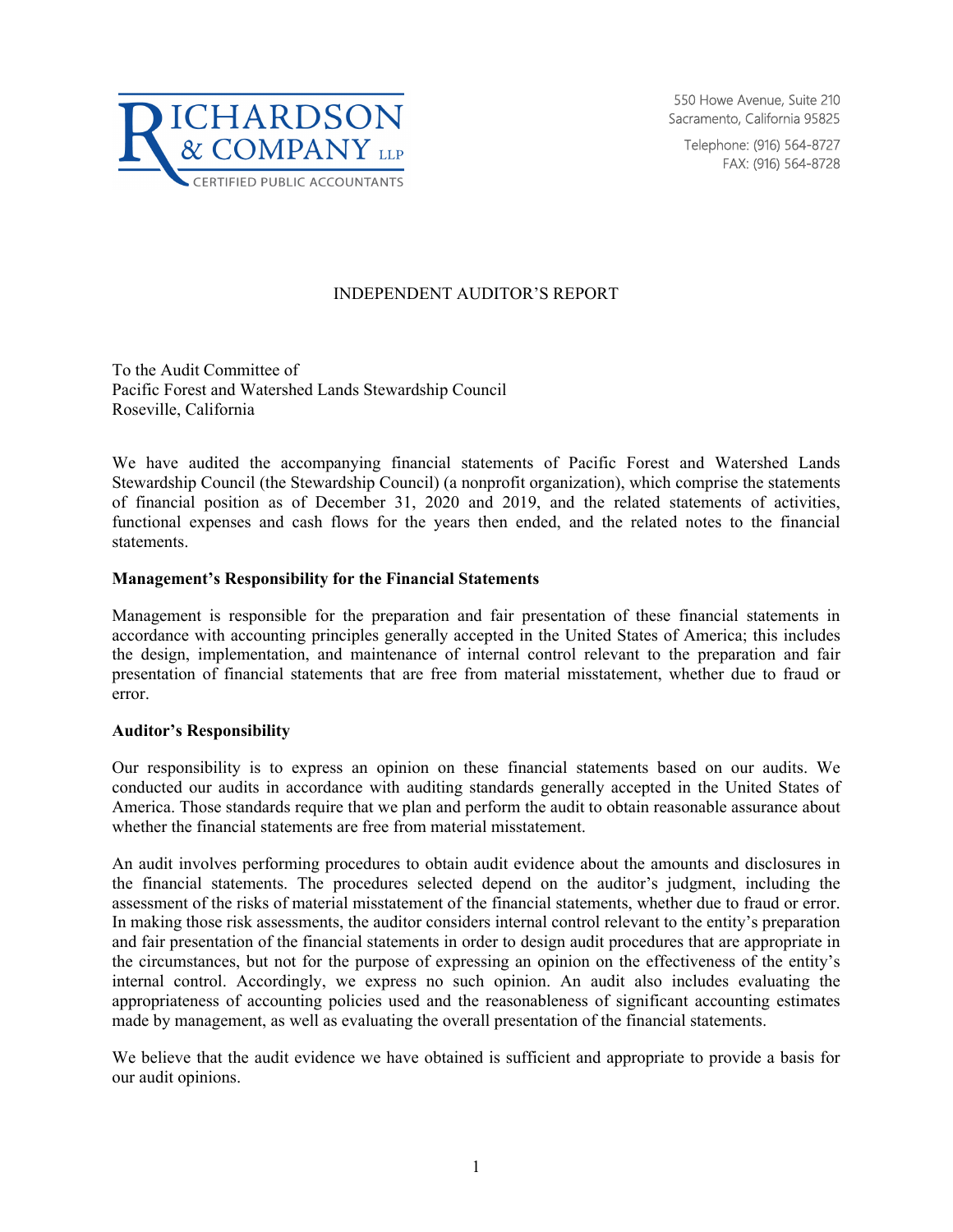To the Audit Committee of Pacific Forest and Watershed Lands Stewardship Council

#### **Opinion**

In our opinion, the financial statements referred to above present fairly, in all material respects, the financial position of the Stewardship Council as of December 31, 2020 and 2019, and the changes in its net assets and its cash flows for the years then ended in accordance with accounting principles generally accepted in the United States of America.

#### **Report on Supplementary Information**

Our audit was conducted for the purpose of forming an opinion on the financial statements as a whole. The schedule of expense budget to actual analysis on page 17 is presented for purposes of additional analysis and is not a required part of the financial statements. Such information is the responsibility of management and was derived from and relates directly to the underlying accounting and other records used to prepare the financial statements. The information has been subjected to the auditing procedures applied in the audit of the financial statements and certain additional procedures, including comparing and reconciling such information directly to the underlying accounting and other records used to prepare the financial statements or to the financial statements themselves, and other additional procedures in accordance with auditing standards generally accepted in the United States of America. In our opinion, the information is fairly stated in all material respects in relation to the financial statements as a whole.

Richardson & Company, LLP

April 29, 2021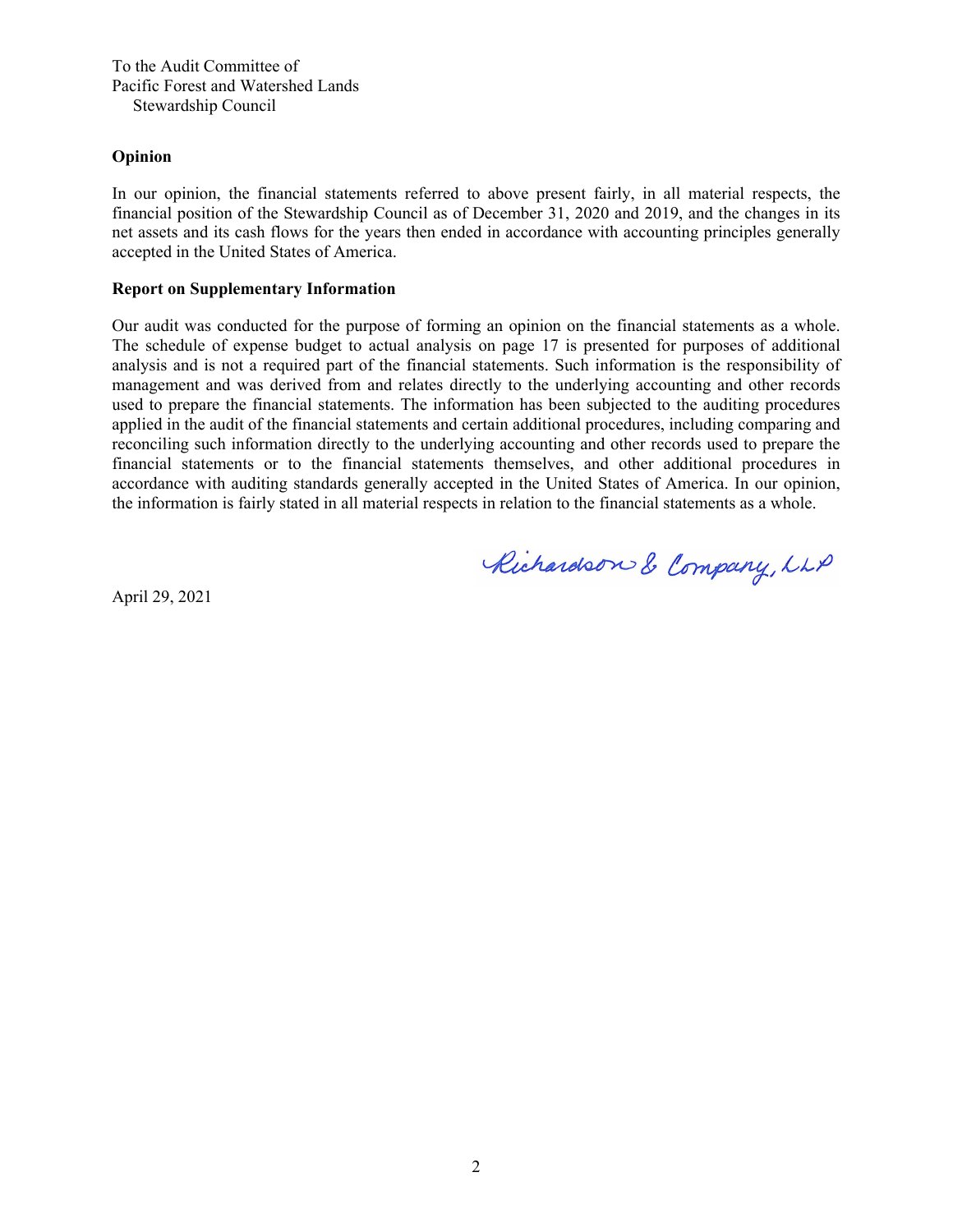# STATEMENTS OF FINANCIAL POSITION

December 31, 2020 and 2019

|                                                   | 2020                      | 2019                     |
|---------------------------------------------------|---------------------------|--------------------------|
| <b>ASSETS</b>                                     |                           |                          |
| Cash and cash equivalents                         | $\mathbb{S}$<br>3,569,718 | $\mathbf S$<br>4,028,063 |
| Contracts receivable                              | 11,766                    | 17,611                   |
| Prepaid expenses                                  | 55,366                    | 55,934                   |
| Investments                                       | 20,172,125                | 26,898,668               |
| Property and equipment, net                       | 8,777                     | 12,485                   |
| Total assets                                      | 23,817,752                | \$31,012,761             |
| <b>LIABILITIES AND NET ASSETS</b><br>Liabilities: |                           |                          |
| Accounts payable                                  | $\mathbb{S}$<br>73,516    | $\mathbb{S}$<br>167,675  |
| Accrued expenses and other liabilities            | 113,748                   | 130,365                  |
| Accrued payroll and compensated absences          | 60,779                    | 62,352                   |
| Grants payable                                    | 55,328                    | 67,027                   |
| <b>Total liabilities</b>                          | 303,371                   | 427,419                  |
| Net assets with donor restrictions                | 23,514,381                | 30,585,342               |
| Total liabilities and net assets                  | 23,817,752                | 31,012,761<br>Ÿ          |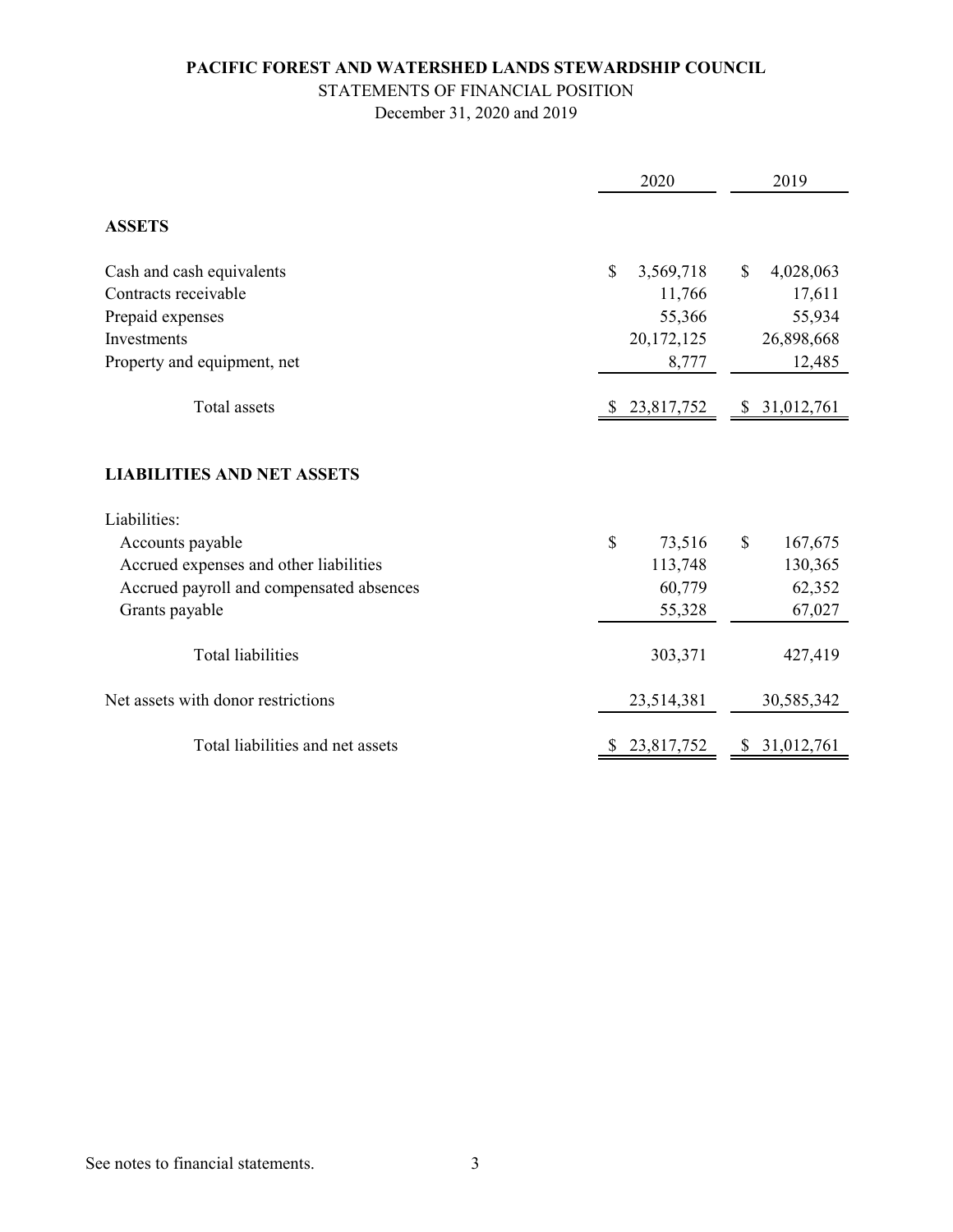# STATEMENT OF ACTIVITIES

| <b>Without Donor</b><br>Restrictions<br>Restrictions |               | With Donor    | Total         |
|------------------------------------------------------|---------------|---------------|---------------|
| Support and revenue:                                 |               |               |               |
| Net investment income                                | $\mathcal{S}$ | \$<br>559,792 | \$<br>559,792 |
|                                                      |               | 559,792       | 559,792       |
| Net assets released from restrictions                | 7,630,753     | (7,630,753)   |               |
| Total support and revenue                            | 7,630,753     | (7,070,961)   | 559,792       |
| Expenses and losses:<br>Program:                     |               |               |               |
| Land Conservation                                    | 7,619,609     |               | 7,619,609     |
| Youth Investment                                     | 11,144        |               | 11,144        |
| Total expenses                                       | 7,630,753     |               | 7,630,753     |
| Loss on disposal of property and equipment           |               |               |               |
| Total expenses and losses                            | 7,630,753     |               | 7,630,753     |
| Change in net assets                                 |               | (7,070,961)   | (7,070,961)   |
| Net assets:                                          |               |               |               |
| Beginning of year                                    |               | 30,585,342    | 30,585,342    |
| End of year                                          | \$            | \$23,514,381  | \$23,514,381  |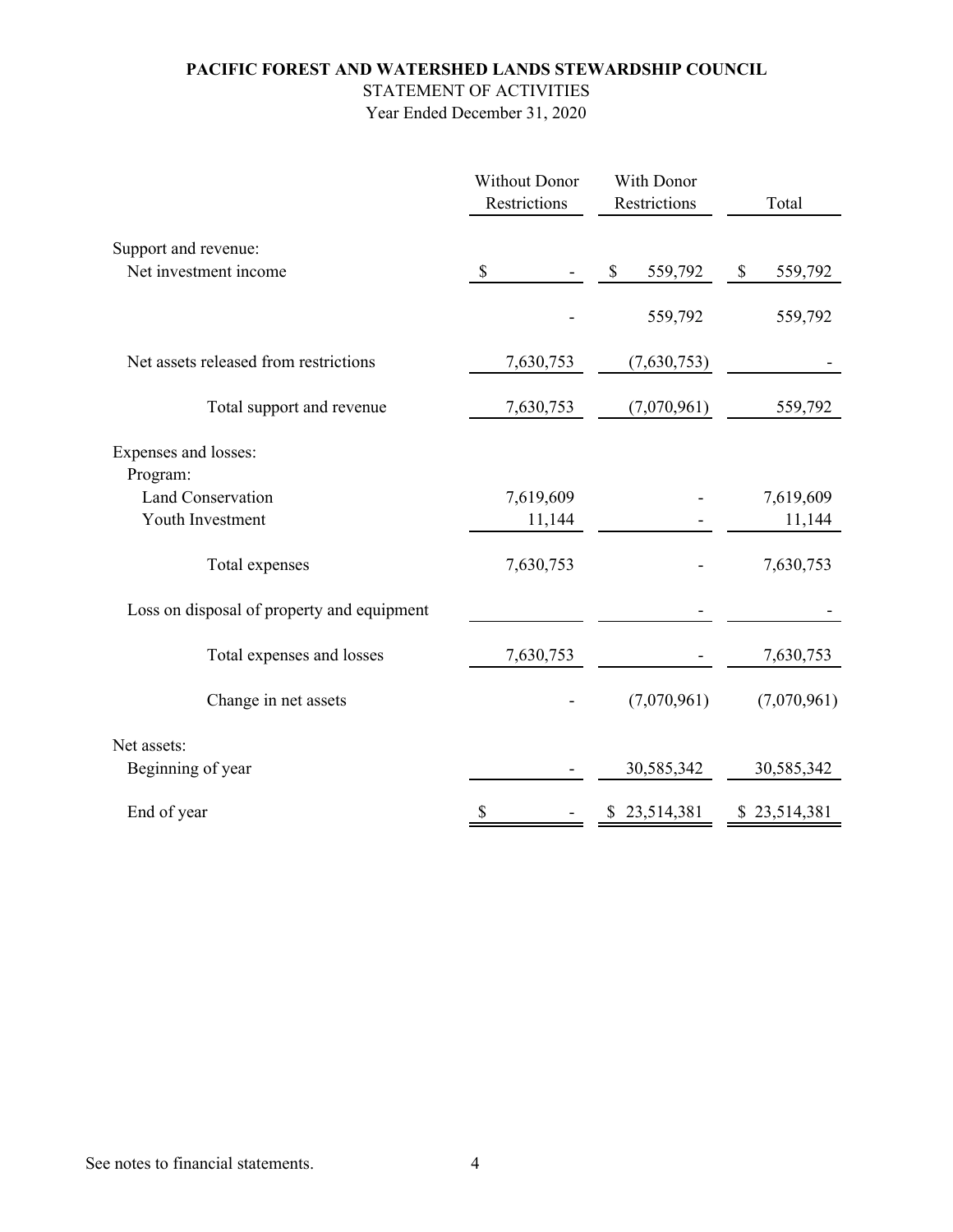# STATEMENT OF ACTIVITIES

| <b>Without Donor</b><br>Restrictions       |                           | With Donor<br>Restrictions | Total           |  |
|--------------------------------------------|---------------------------|----------------------------|-----------------|--|
| Support and revenue:                       |                           |                            |                 |  |
| Net investment income                      | $\boldsymbol{\mathsf{S}}$ | \$<br>1,084,657            | \$<br>1,084,657 |  |
| Grant income                               |                           | 3,200                      | 3,200           |  |
|                                            |                           | 1,087,857                  | 1,087,857       |  |
| Net assets released from restrictions      | 5,450,744                 | (5,450,744)                |                 |  |
| Total support and revenue                  | 5,450,744                 | (4,362,887)                | 1,087,857       |  |
| Expenses and losses:                       |                           |                            |                 |  |
| Program:                                   |                           |                            |                 |  |
| <b>Land Conservation</b>                   | 5,427,717                 |                            | 5,427,717       |  |
| Youth Investment                           | 22,874                    |                            | 22,874          |  |
| Total expenses                             | 5,450,591                 |                            | 5,450,591       |  |
| Loss on disposal of property and equipment | 153                       |                            | 153             |  |
| Total expenses and losses                  | 5,450,744                 |                            | 5,450,744       |  |
| Change in net assets                       |                           | (4,362,887)                | (4,362,887)     |  |
| Net assets:                                |                           |                            |                 |  |
| Beginning of year                          |                           | 34,948,229                 | 34,948,229      |  |
| End of year                                | \$                        | 30,585,342<br>S.           | 30,585,342<br>S |  |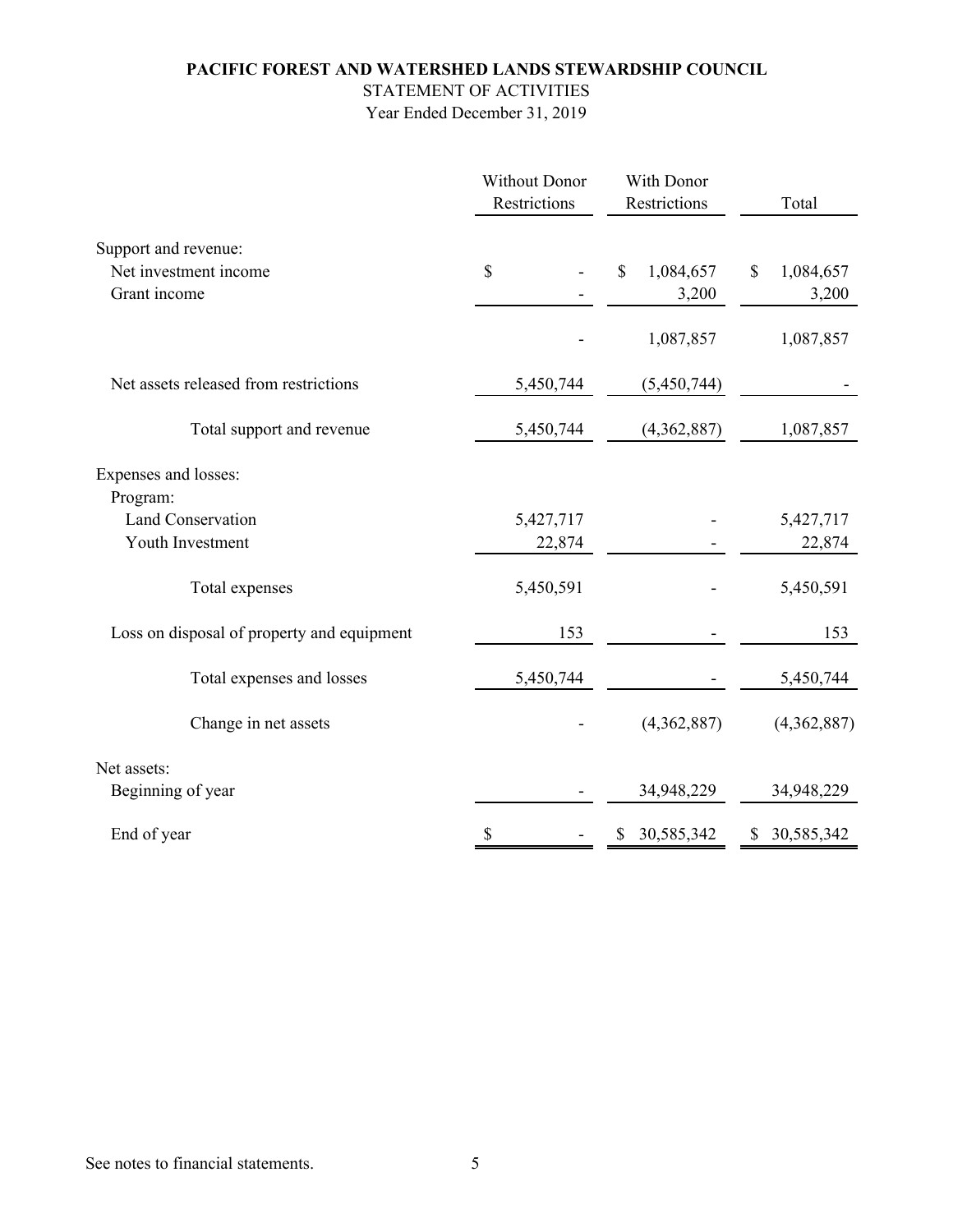# STATEMENT OF FUNCTIONAL EXPENSES

|                                       | Land                     | Youth        | Management  |                 |
|---------------------------------------|--------------------------|--------------|-------------|-----------------|
|                                       | Conservation             | Investment   | and General | Total           |
| Expenses:                             |                          |              |             |                 |
| Grant awards                          | $\mathbf S$<br>6,048,021 | \$           | \$          | 6,048,021<br>\$ |
| Salaries, wages, and benefits         | 508,307                  | 1,997        | 288,865     | 799,169         |
| Consultants and professional services | 441,845                  | 1,733        | 54,274      | 497,852         |
| Legal                                 | 15,176                   |              | 12,974      | 28,150          |
| Land transaction costs                | 93,401                   |              |             | 93,401          |
| Insurance                             | 27,051                   |              | 20,151      | 47,202          |
| Travel and entertainment              | 2,673                    |              | 725         | 3,398           |
| Rent and facilities                   | 25,588                   |              | 19,060      | 44,648          |
| Conferences, meetings, and training   | 3,430                    |              | 1,607       | 5,037           |
| Accounting                            |                          |              | 23,985      | 23,985          |
| Excise taxes                          | 630                      |              | 469         | 1,099           |
| Office supplies and expense           | 13,438                   |              | 7,347       | 20,785          |
| Newsletters and public notices        | 13,330                   |              | 968         | 14,298          |
| Depreciation                          | 2,125                    |              | 1,583       | 3,708           |
|                                       | 7,195,015                | 3,730        | 432,008     | 7,630,753       |
| Allocation of management and          |                          |              |             |                 |
| general expenses                      | 424,594                  | 7,414        | (432,008)   |                 |
| Total expenses                        | 7,619,609<br>S           | \$<br>11,144 | \$          | 7,630,753       |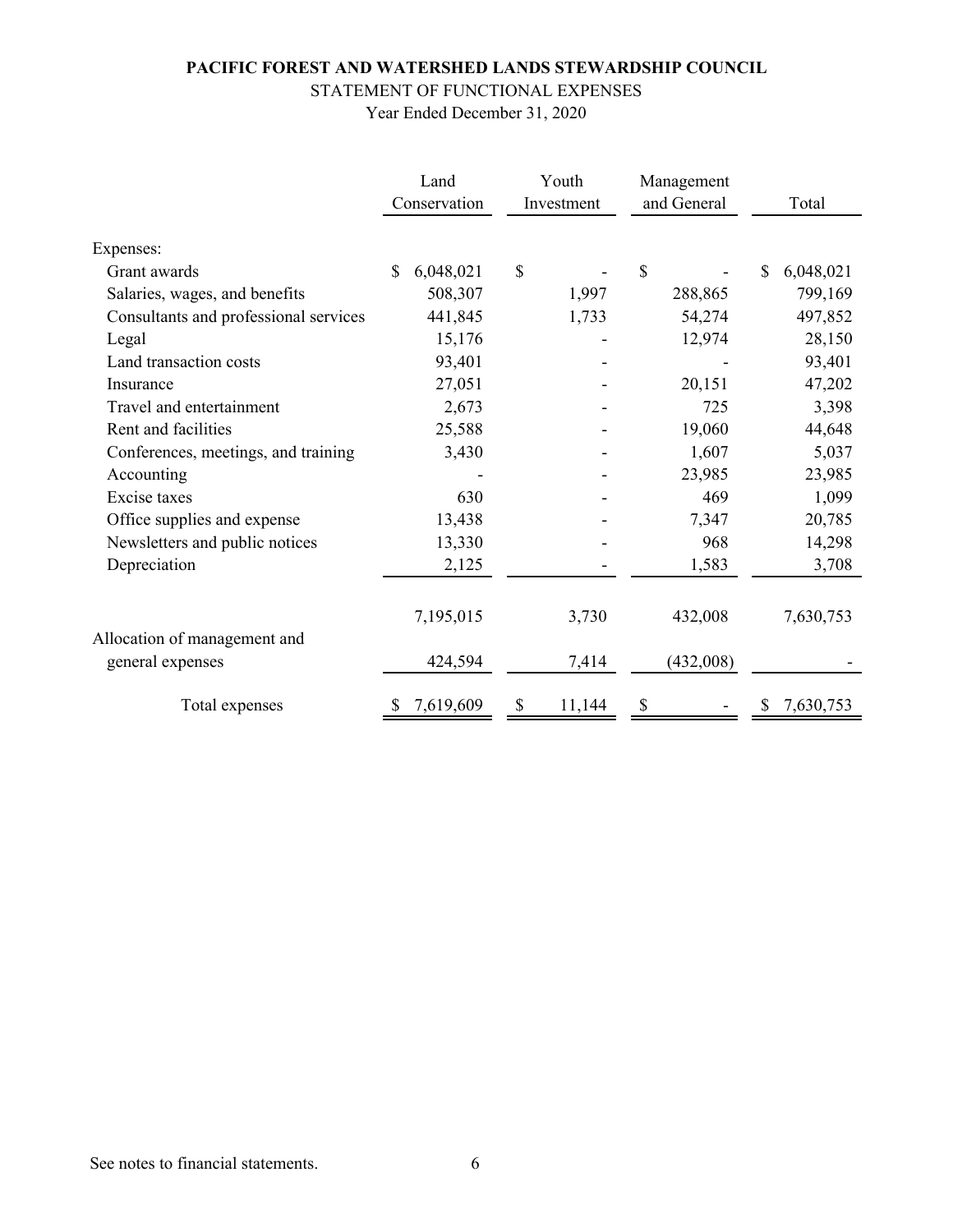# STATEMENT OF FUNCTIONAL EXPENSES

|                                       | Land                      | Youth                  | Management  |                 |
|---------------------------------------|---------------------------|------------------------|-------------|-----------------|
|                                       | Conservation              | Investment             | and General | Total           |
| Expenses:                             |                           |                        |             |                 |
| Grant awards                          | $\mathbb{S}$<br>3,415,201 | $\mathbb{S}$<br>20,000 | \$          | \$<br>3,435,201 |
| Salaries, wages, and benefits         | 512,848                   | 446                    | 309,148     | 822,442         |
| Consultants and professional services | 731,522                   | 14                     | 20,992      | 752,528         |
| Legal                                 | 38,416                    |                        | 99,278      | 137,694         |
| Land transaction costs                | 72,233                    |                        |             | 72,233          |
| Insurance                             | 28,984                    | 67                     | 20,160      | 49,211          |
| Travel and entertainment              | 32,560                    | 6                      | 10,173      | 42,739          |
| Rent and facilities                   | 23,798                    | 141                    | 17,649      | 41,588          |
| Conferences, meetings, and training   | 19,409                    | 13                     | 4,988       | 24,410          |
| Accounting                            |                           |                        | 22,082      | 22,082          |
| Excise taxes                          | 20,513                    |                        | 1,507       | 22,020          |
| Office supplies and expense           | 11,874                    | 6                      | 6,216       | 18,096          |
| Newsletters and public notices        | 4,318                     | 5                      | 907         | 5,230           |
| Depreciation                          | 2,927                     | 22                     | 2,168       | 5,117           |
|                                       | 4,914,603                 | 20,720                 | 515,268     | 5,450,591       |
| Allocation of management and          |                           |                        |             |                 |
| general expenses                      | 513,114                   | 2,154                  | (515,268)   |                 |
| Total expenses                        | 5,427,717                 | 22,874                 |             | 5,450,591       |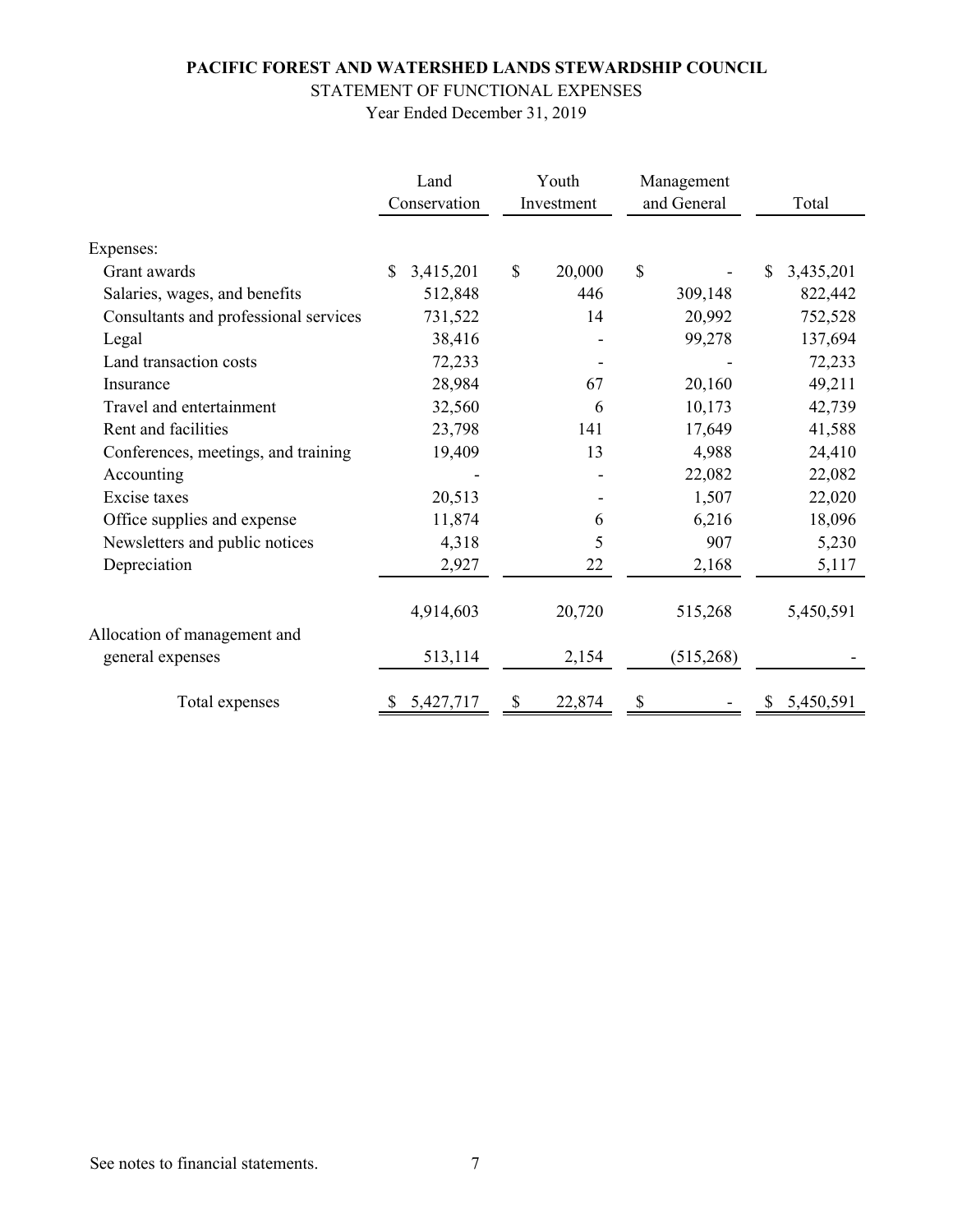## STATEMENTS OF CASH FLOWS

Years Ended December 31, 2020 and 2019

|                                                           |                           | 2020        |    | 2019        |
|-----------------------------------------------------------|---------------------------|-------------|----|-------------|
| Cash flows from operating activities:                     |                           |             |    |             |
| Change in net assets                                      | \$                        | (7,070,961) | S. | (4,362,887) |
| Adjustments to reconcile change in net assets to net cash |                           |             |    |             |
| used by operating activities:                             |                           |             |    |             |
| Net realized and unrealized (gains) losses on investments |                           | (223, 551)  |    | (329,709)   |
| Depreciation                                              |                           | 3,708       |    | 5,117       |
| Loss on disposal of property and equipment                |                           |             |    | 153         |
| (Increase) decrease in assets:                            |                           |             |    |             |
| Accounts receivable                                       |                           | 5,845       |    | (17,611)    |
| Prepaid expenses                                          |                           | 568         |    | (2,929)     |
| Increase (decrease) in liabilities:                       |                           |             |    |             |
| Accounts payable                                          |                           | (94, 159)   |    | (18, 503)   |
| Accrued expenses                                          |                           | (16,617)    |    | 130,365     |
| Accrued payroll and compensated absences                  |                           | (1,573)     |    | (17, 411)   |
| Grants payable                                            |                           | (11,699)    |    | (138, 165)  |
| Net cash used by operating activities                     |                           | (7,408,439) |    | (4,751,580) |
| Cash flows from investing activities:                     |                           |             |    |             |
| Proceeds from sale or maturity of investments             |                           | 7,123,853   |    | 6,150,257   |
| Purchase of investments                                   |                           | (500,000)   |    | (676, 921)  |
| Purchase of property and equipment                        |                           | (326, 241)  |    | (7, 722)    |
| Net cash provided by investing activities                 |                           | 6,297,612   |    | 5,465,614   |
| Net (decrease) increase in cash and cash equivalents      |                           | (1,110,827) |    | 714,034     |
| Cash and cash equivalents:                                |                           |             |    |             |
| Beginning of year                                         |                           | 4,028,063   |    | 3,314,029   |
| End of year                                               | $\boldsymbol{\mathsf{S}}$ | 2,917,236   | \$ | 4,028,063   |
| Supplemental disclosure of cash flow information:         |                           |             |    |             |
| Cash paid for income taxes (Note 1)                       | \$                        | 1,014       | \$ | 21,616      |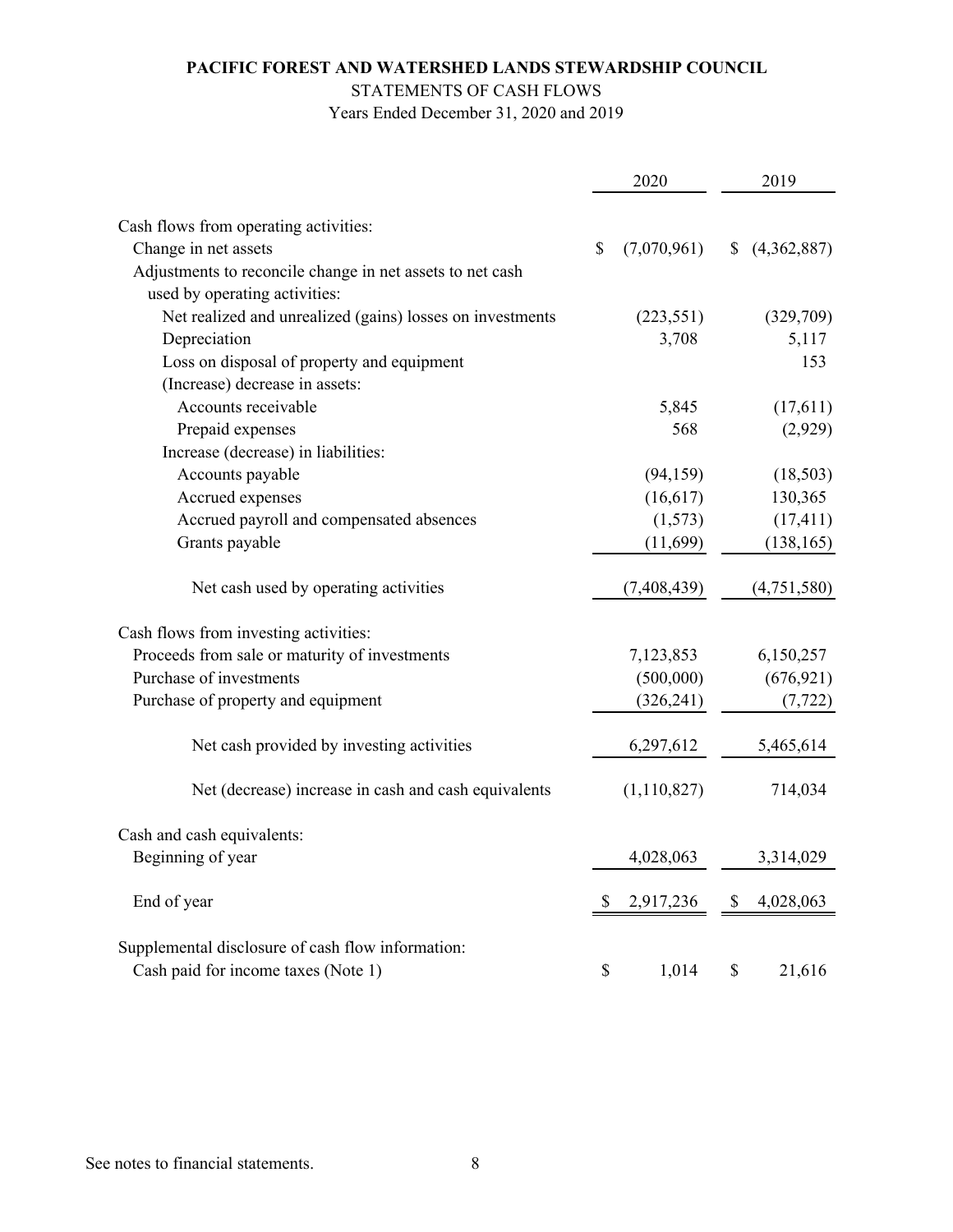NOTES TO FINANCIAL STATEMENTS Years Ended December 31, 2020 and 2019

#### NOTE 1 - ORGANIZATION AND SUMMARY OF SIGNIFICANT ACCOUNTING POLICIES

Purpose and Organization: Pacific Forest and Watershed Lands Stewardship Council (the Stewardship Council) is a private foundation that was established in 2004 as the result of a Settlement Agreement between Pacific Gas and Electric Company (PG&E) and the California Public Utilities Commission (CPUC). It has two goals: to ensure California's watershed lands are conserved for the public good, and to invest in outdoor programs that serve California's young people. The Stewardship Council brings together the expertise of leading conservation, natural resource management, business, and public officials to undertake a historic conservation effort for California. The Stewardship Council's Board of Directors unites a broad range of interests to guide the development and execution of a Land Conservation Program and a Youth Investment Program to benefit current and future generations of Californians.

The Stewardship Council's mission statement is as follows:

The Stewardship Council protects and enhances watershed lands and uses, and invests in efforts to improve the lives of young Californians through connections with the outdoors.

To support the Land Conservation Program, the Settlement Agreement required PG&E to provide the Stewardship Council with \$70 million to be paid in equal installments over ten years starting in 2004. To support the Youth Investment Program, the CPUC required PG&E to provide the Stewardship Council with \$30 million to be paid in equal installments over ten years starting in 2004. In January 2013, PG&E made its tenth and final installment payment of \$10 million to the Stewardship Council.

As part of its commitment to support efforts to invest in parks and youth programs in both urban and rural areas of Northern and Central California, the Stewardship Council, through its Youth Investment Program, initially expended approximately \$2 million in youth grants annually. Through grants to Youth Outside, the Stewardship Council has sought to enable the creation of a permanent program to connect underserved youth to the outdoors (Note 9).

The Stewardship Council is also tasked with ensuring the permanent protection of over 140,000 acres of land for the benefit of the citizens of California. In its work to fulfill this objective, the Stewardship Council has developed a Land Conservation Plan that recommends how the beneficial public uses of this land can best be conserved. This Land Conservation Plan will serve as framework to guide the Stewardship Council as it identifies future land stewards to accept fee title of the lands and conservation easements to ensure their protection into perpetuity.

In 2020, fewer land transactions closed escrow than anticipated. This resulted in fewer endowment and tax neutrality payments, causing actual expenditures to be lower than originally budgeted. Despite these delays, the Stewardship Council continues to plan for a 2022 dissolution.

Basis of Accounting: The Stewardship Council prepares its financial statements in accordance with accounting principles generally accepted in the United States of America (U.S. GAAP), which involves the application of accrual accounting; consequently, revenues and gains are recognized when earned, and expenses and losses are recognized when incurred regardless of the timing of cash flows.

Basis of Presentation: U.S. GAAP requires that the Stewardship Council report information regarding its financial position and activities according to two classes of net assets: net assets without donor restrictions and net assets with donor restrictions. Accordingly, the net assets of the Stewardship Council are classified and reported as described below:

*Net assets without donor restrictions:* Those net assets and activities, which represent the portion of expendable funds that are available to support the Stewardship Council's operations. A portion of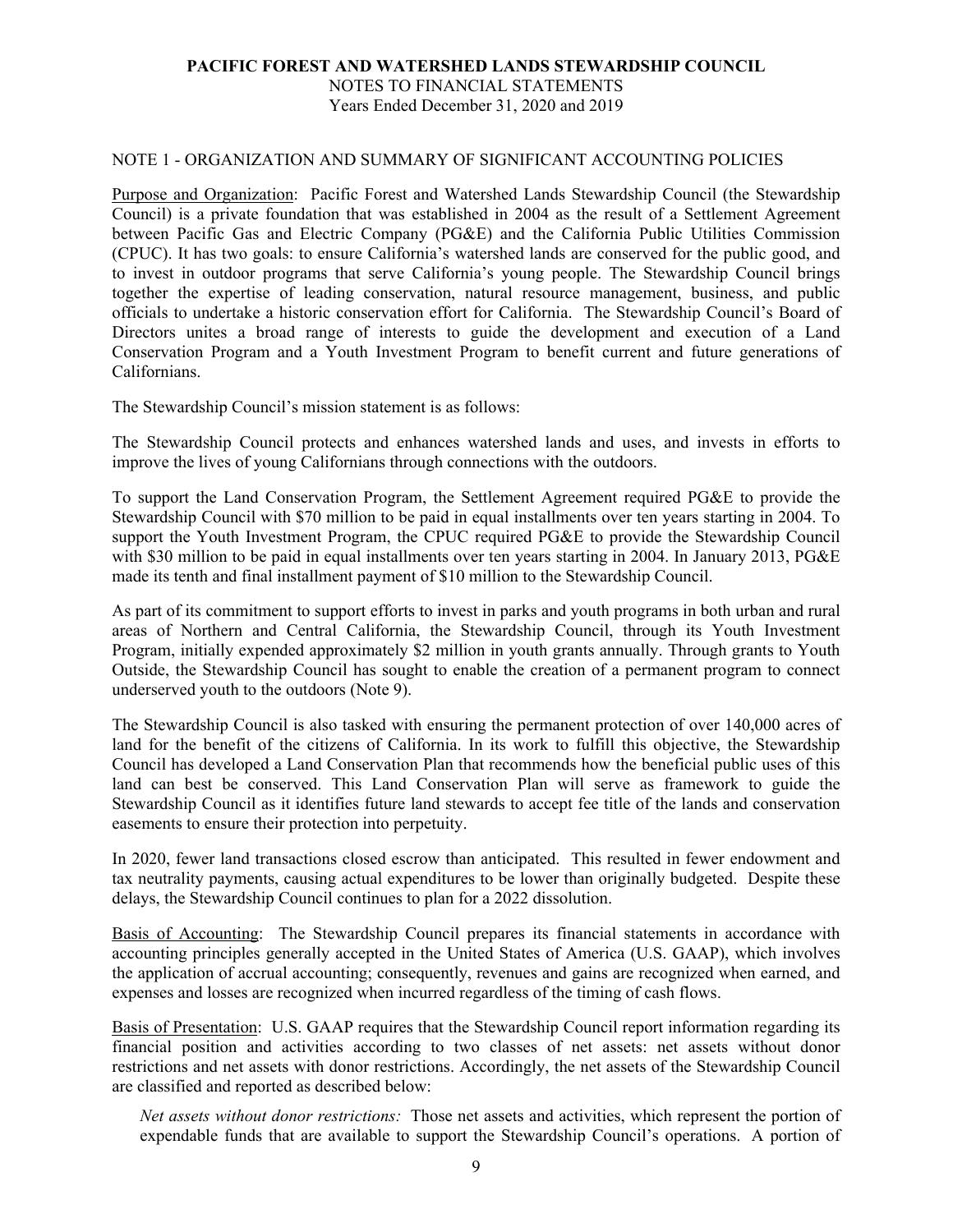#### NOTE 1 – ORGANIZATION AND SUMMARY OF SIGNIFICANT ACCOUNTING POLICIES (Continued)

these net assets may be designated by the Board of Directors for specific purposes. Such designations do not constitute restriction; only donors can place restrictions.

*Net assets with donor restrictions:* Those net assets and activities which are donor-restricted for (a) support of specific operating activities; (b) investment for a specified term; (c) use in a specified future period; (d) acquisition of long-lived assets; (e) assets donated with stipulations that they be used for a specified purpose, be preserved, and not be sold; or (f) assets donated with stipulations that they be invested to provide a permanent source of income.

Estimates: The preparation of financial statements in conformity with U.S. GAAP requires management to make estimates and assumptions that affect the reported amounts of assets and liabilities and disclosure of contingent assets and liabilities at the date of the financial statements and the reported amounts of revenues and expenses during the reporting period. Actual results could differ from those estimates.

Cash and Cash Equivalents: Cash consists of funds held in a commercial account for operating expenses. The Stewardship Council considers all highly liquid investments with an original maturity of three months or less, when purchased, to be cash equivalents.

Investments: The Stewardship Council reports investments in marketable securities with readily determinable fair values and all investments in debt securities at their fair values. Fair value is defined as the price that would be received to sell an asset or paid to transfer a liability in an orderly transaction between market participants at the measurement date. The fair values of marketable securities are determined based on market quotations. Debt securities are carried at estimated fair value as provided by the investment managers. Realized gains and losses on the sale of securities are determined on the specific-identification method. Income earned, and realized and unrealized gains and losses on investment transactions are included as revenue in the year earned. Investment income is reported net of investment fees.

The Stewardship Council's Fiduciary Committee is responsible for establishing investment criteria and overseeing the Stewardship Council's investments with board approval of significant changes in the investment policy.

Property and Equipment: The Stewardship Council capitalizes acquisitions of property and equipment with a cost or value in excess of \$1,000 and an estimated useful life beyond one year. Purchased assets are recorded at cost; donated assets are recorded at estimated fair value at the date of acquisition. Depreciation is calculated using the straight-line method based upon estimated useful lives ranging from approximately 3 to 7 years. Leasehold improvements are amortized over the shorter of the asset life or the lease term, including extensions. Maintenance and repairs are charged to expense as incurred; major renewals and betterments are capitalized. The cost and accumulated depreciation of assets sold or retired are removed from the respective accounts and any gain or loss is reflected in the statement of activities and changes in net assets.

Income Taxes: The Stewardship Council has been determined by the Internal Revenue Service to be a tax-exempt private foundation under Internal Revenue Code (IRC) Section 509(a) within the meaning of  $501(c)(3)$  of the IRC. Generally, private foundations are liable for an excise tax of 2% (1% if minimum payout requirements prescribed by the IRC are met) on net investment income, excluding unrealized gains, as defined. An organization qualifying as a private foundation is required to distribute, in the year received or in the year following receipt, its minimum investment return of 5% of the average market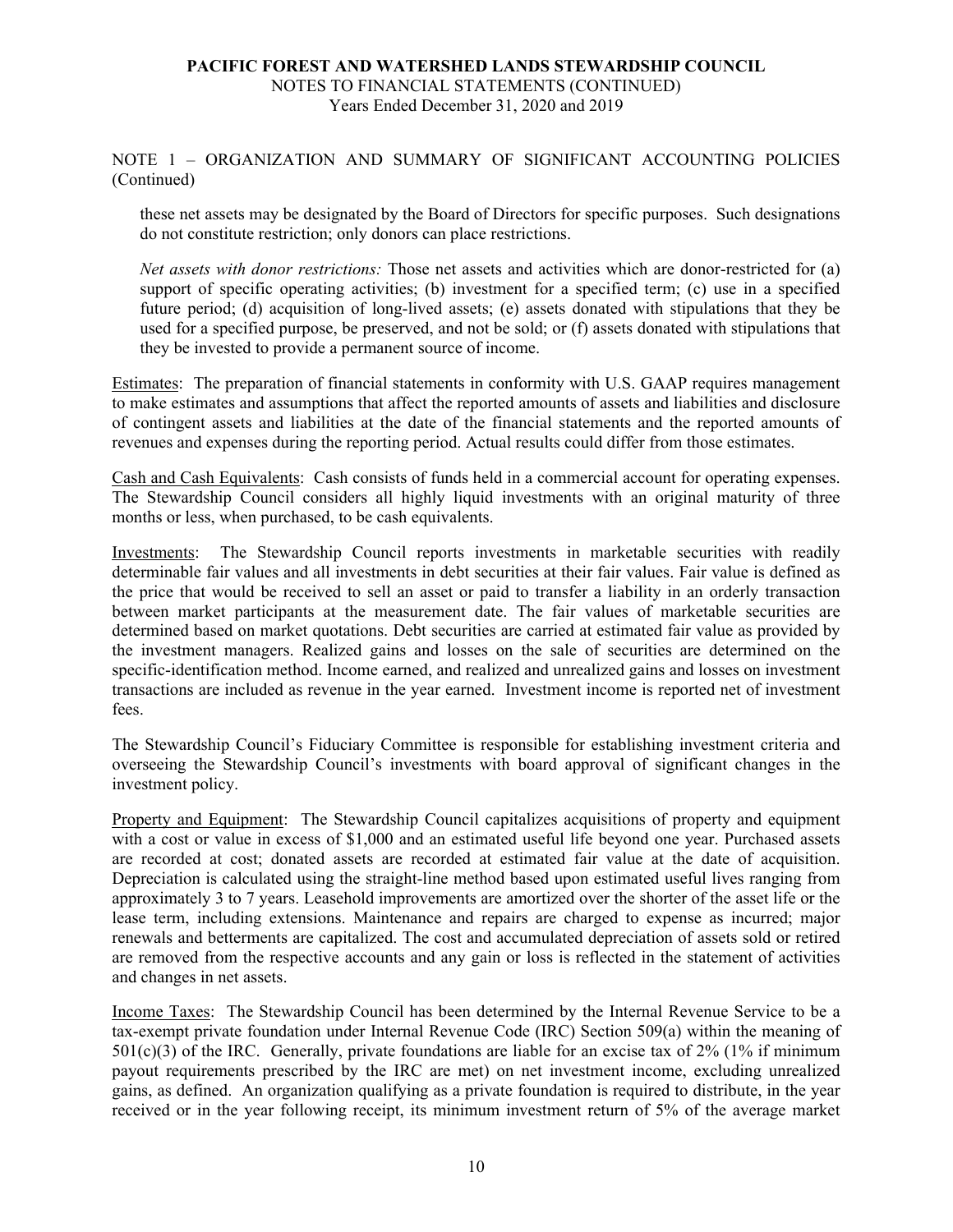NOTE 1 – ORGANIZATION AND SUMMARY OF SIGNIFICANT ACCOUNTING POLICIES (Continued)

value of its aggregate non-charitable assets or become subject to additional taxes up to the amount of any undistributed balance.

The Stewardship Council satisfies the 5% distribution requirement through grants to other non-profit organizations and operations of the Youth Investment Program and Land Conservation Programs. For the year ended December 31, 2020, the Stewardship Council paid excise taxes of \$1,014. For the year ended December 31, 2019, the Stewardship Council paid excise taxes of \$21,616.

U.S. GAAP requires management to evaluate the tax positions taken and recognize a tax liability (or asset) if the Stewardship Council has taken an uncertain tax position that more likely than not would not be sustained upon examination by taxing authorities. Management has analyzed the tax positions taken and has concluded that as of December 31, 2020 and 2019, there are no uncertain tax positions taken or expected to be taken that would require recognition of a tax liability (or asset) or disclosure in the financial statements.

The Stewardship Council's federal returns for the years ended December 31, 2019, 2018, and 2017 could be subject to examination by federal taxing authorities, generally for three years after they are filed. The Stewardship Council's state returns for the years ended December 31, 2019, 2018, 2017, and 2016 could be subject to examination by state taxing authorities, generally for four years after they are filed. However, there are currently no audits for any tax periods pending or in progress.

Concentrations of Risk: Financial instruments which potentially subject the Stewardship Council to concentrations of credit risk consist principally of cash and cash equivalents, and investments. The Stewardship Council maintains its cash in various bank deposit and investment accounts which, at times, may exceed federally insured limits. As of December 31, 2020 and 2019, the Stewardship Council's uninsured bank balance totaled \$555,635 and \$693,245, respectively. The Stewardship Council has not experienced any losses in such accounts and believes it is not exposed to any significant credit risk on cash.

The Stewardship Council attempts to limit its credit risk associated with cash equivalents and investments by utilizing outside investment managers to place the Stewardship Council's investments with highly rated corporate and financial institutions. Furthermore, the Stewardship Council invests primarily in fixed income securities and mutual funds which are exposed to various risks, such as interest rate, market, and credit risk.

Due to the level of risk associated with certain investments, it is likely and probable that changes in the values of investments will occur in the near term and that such changes could materially affect the amounts reported. The Stewardship Council's investments are limited in the amount of credit exposure to any one issuer and management believes that the Stewardship Council is not exposed to any significant credit risk related to cash equivalents and investments.

Functional Allocation of Expenses: The Stewardship Council allocates all identifiable expenses directly to the programs whenever possible. Certain expenses that cannot be easily identified as benefiting either program are initially classified as management and general expenses. At the end of each fiscal year, these expenses are allocated to the programs. Expenses that are common to both programs and not able to be allocated directly, including management and general expenses, are allocated to the programs based on either time and effort or office space, depending on the nature of the expense.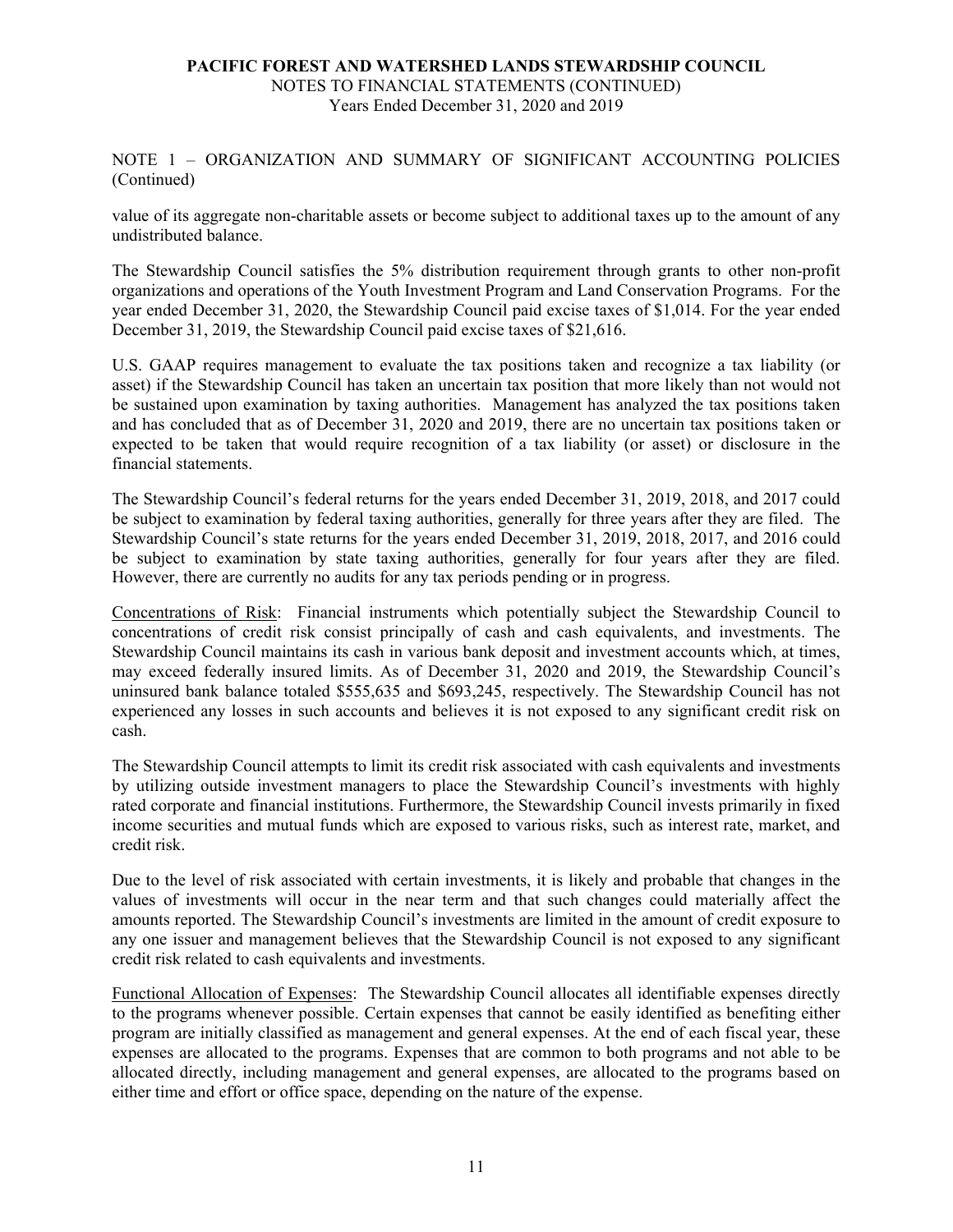NOTE 1 – ORGANIZATION AND SUMMARY OF SIGNIFICANT ACCOUNTING POLICIES (Continued)

Accrued Compensated Absences: It is the Stewardship Council's policy to accumulate a limited amount of earned but unused vacation, which will be paid to employees upon taking vacations or upon separation.

Grants Payable: Grant expense is recognized in the period the grant is approved, provided the grant is not subject to significant future conditions. Conditional grants are recognized as grant expense and as a grant payable in the period in which the grantee meets the terms of the conditions. Grants payable that are expected to be paid in future years are recorded at the present value of expected future payments. The Stewardship Council expects to pay its grants within the next year.

New Pronouncements: In February 2016, the FASB issued ASU No. 2016-02, *Leases (Topic 842)* intended to improve financial reporting regarding leasing transactions. The new standard affects all companies and organizations that lease assets. The standard will require organizations to recognize on the statement of financial position the assets and liabilities for the rights and obligations created by those leases if the lease terms are more than 12 months. The guidance also will require qualitative and quantitative disclosures providing additional information about the amounts recorded in the financial statements. The amendments in this update are effective for the year ended December 31, 2021.

The Stewardship Council is in the process of determining the impact of the implementation of this ASU.

#### NOTE 2 – AVAILABILITY AND LIQUIDITY

The following represents the Stewardship Council's financial assets at December 31:

|                                         | 2020            | 2019         |  |
|-----------------------------------------|-----------------|--------------|--|
| Financial assets at year end:           |                 |              |  |
| Cash and cash equivalents               | 3,569,718<br>S. | \$4,028,063  |  |
| Refunds receivable                      | 11,766          | 17,611       |  |
| Investments                             | 20,172,125      | 26,898,668   |  |
| Financial assets available to meet      |                 |              |  |
| program expenditures over the next year | \$23,753,609    | \$30,944,342 |  |

Stewardship Council funds in excess of those needed immediately for operations are invested in low cost, broadly diversified funds. The Stewardship Council's cash and cash equivalents consisted of cash in a checking account totaling \$805,635 and \$861,315 and money market funds in investment accounts totaling \$2,764,082 and \$3,166,747 at December 31, 2020 and 2019, respectively. The investment portfolio primarily utilizes conservative fixed income mutual funds to optimize diversification, preserve principal and maintain liquidity. The Stewardship Council investment policy sets a two-year maximum duration for investment maturity and investments are readily transferrable into cash.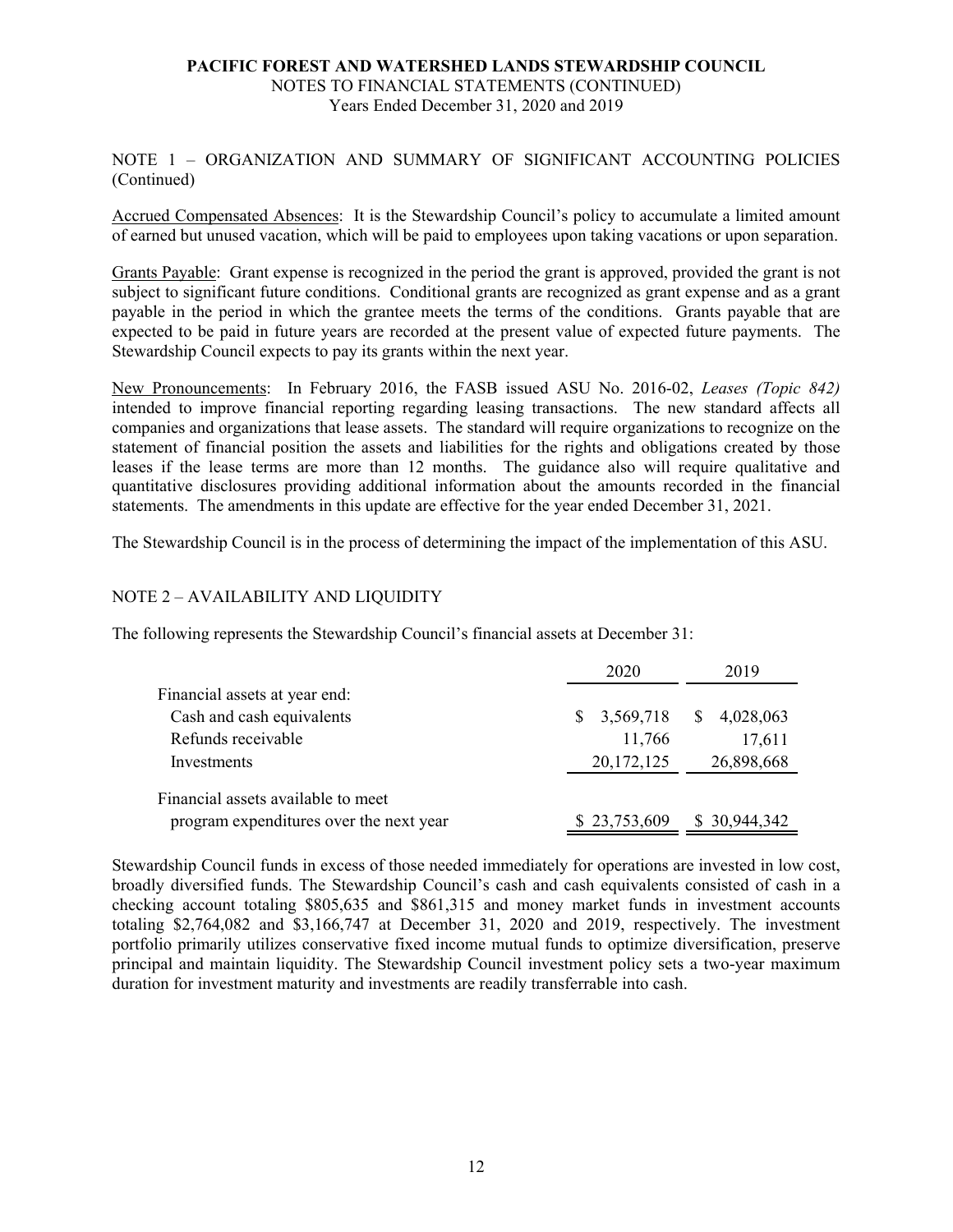#### NOTE 3 – FAIR VALUE MEASUREMENTS

The Stewardship Council's financial assets carried at fair value have been classified, for disclosure purposes, based on a hierarchy that gives the highest ranking to fair values determined using unadjusted quoted prices in active markets for identical assets and liabilities (Level 1) and the lowest ranking to fair values determined using methodologies and models with unobservable inputs (Level 3). The levels of the fair value hierarchy are as follows:

### *Level 1*

Inputs are unadjusted quoted prices for identical assets and liabilities in active markets accessible at the measurement date.

#### *Level 2*

Inputs include quoted prices for similar assets or liabilities in active markets, quoted prices from those willing to trade in markets that are not active, or other inputs that are observable or can be corroborated by market data for the term of the instrument. Such inputs include market interest rates, volatilities, spreads and yield curves.

#### *Level 3*

Certain inputs are unobservable (supported by little or no market activity) and significant to the fair value measurement. Unobservable inputs reflect the Stewardship Council's best estimate of what hypothetical market participants would use to determine a transaction price for the asset or liability at the reporting date.

The following is a description of the valuation methodologies used for assets measured at fair value:

*Mutual Funds*: Mutual funds are valued at the closing price reported in active markets and are categorized in Level 1 of the fair value hierarchy.

The following tables provide information as of December 31, about the Stewardship Council's financial assets measured at fair value on a recurring basis:

|                            | Total            | Level 1      | Level 2 | Level 3 |
|----------------------------|------------------|--------------|---------|---------|
| 2020:<br>Bond mutual funds | \$20,172,125     | \$20,172,125 | S       |         |
| Total                      | \$20,172,125     | \$20,172,125 | S<br>-  |         |
| 2019:<br>Bond mutual funds | \$26,898,668     | \$26,898,668 | S       | -S      |
| Total                      | 26,898,668<br>S. | \$26,898,668 |         |         |

The Stewardship Council's policy is to recognize transfers in and transfers out of levels of the fair value hierarchy as of the actual date of the event or change in circumstance that caused the transfer. The Stewardship Council had no transfers into or out of the levels during the years ended December 31, 2020 and 2019.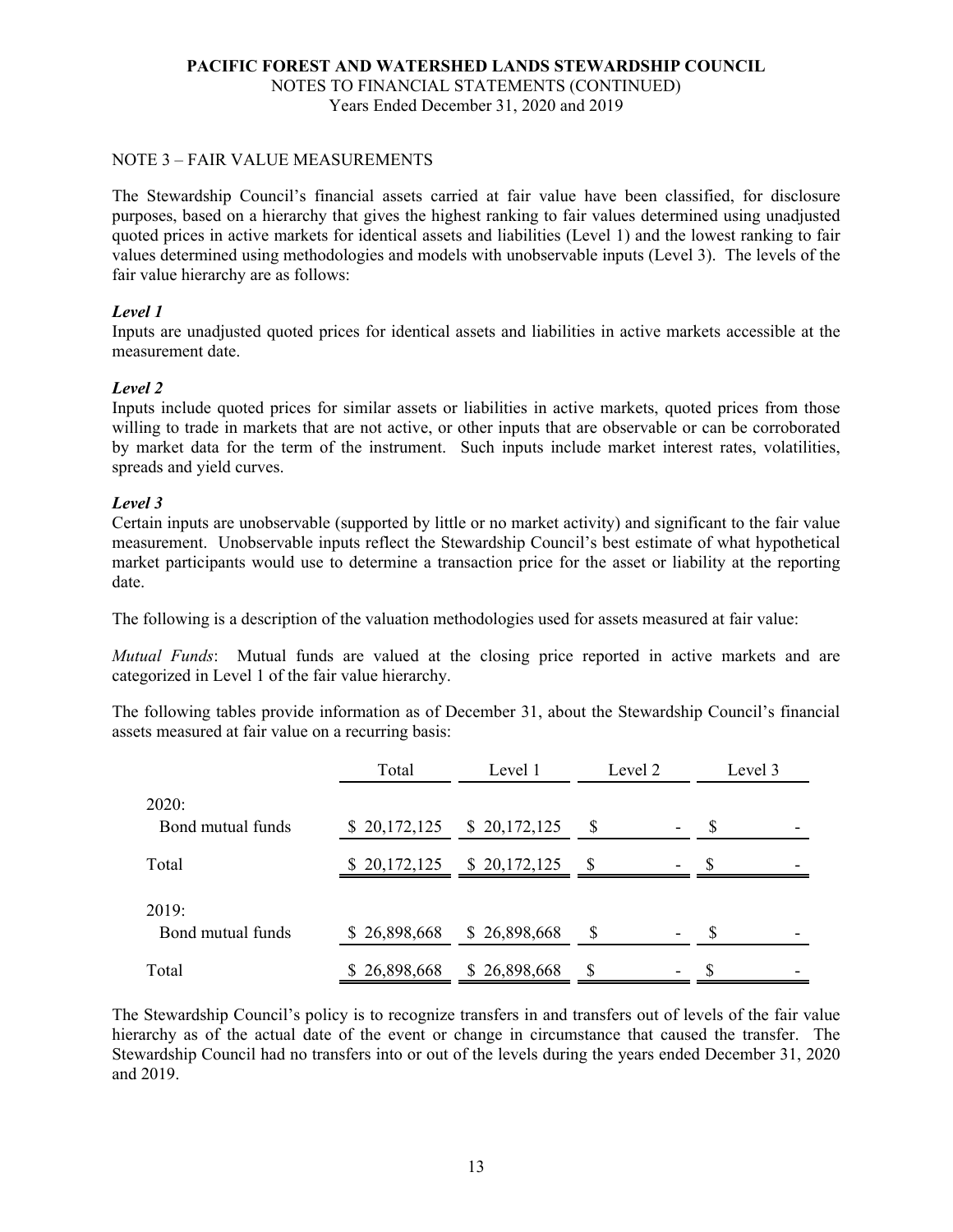# **PACIFIC FOREST AND WATERSHED LANDS STEWARDSHIP COUNCIL**  NOTES TO FINANCIAL STATEMENTS (CONTINUED)

Years Ended December 31, 2020 and 2019

### NOTE 4 - INVESTMENTS

Investments consisted of the following at December 31:

|                                | 2020                        | 2019 |
|--------------------------------|-----------------------------|------|
| Domestic:<br>Bond mutual funds | $$20,172,125$ $$26,898,668$ |      |
| Total                          | $$20,172,125$ $$26,898,668$ |      |

Net investment income consisted of the following for the years ended December 31:

|                                                                                                      | 2020 |                    | 2019 |                    |
|------------------------------------------------------------------------------------------------------|------|--------------------|------|--------------------|
| Interest income, net of investment fees<br>Net realized and unrealized gains (losses) on investments |      | 326.241<br>233,551 | - S  | 754.948<br>329,709 |
| Total                                                                                                |      | 559.792            |      | 1,084,657          |

## NOTE 5 – PROPERTY AND EQUIPMENT

Property and equipment consisted of the following at December 31:

|                                | 2020 |          | 2019 |           |
|--------------------------------|------|----------|------|-----------|
| Office equipment               | \$   | 41,462   | S    | 41,462    |
| Furniture and fixtures         |      | 26,632   |      | 26,632    |
| Leasehold improvements         |      | 3,983    |      | 3,983     |
|                                |      | 72,077   |      | 72,077    |
| Less: Accumulated depreciation |      | (63,300) |      | (59, 592) |
| Total                          |      | 8,777    |      | 12,485    |

## NOTE 6 - NET ASSETS WITH DONOR RESTRICTIONS

Net assets with donor restrictions at December 31, are restricted for the following purposes and may be expended for:

|                                            | 2020                        | 2019          |
|--------------------------------------------|-----------------------------|---------------|
| Net assets restricted for project support: |                             |               |
| <b>Land Conservation Program</b>           | $$23,501,754$ $$30,561,571$ |               |
| Youth Investment Program                   | 12.627                      | 23,771        |
| Total                                      | \$23,514,381                | \$ 30,585,342 |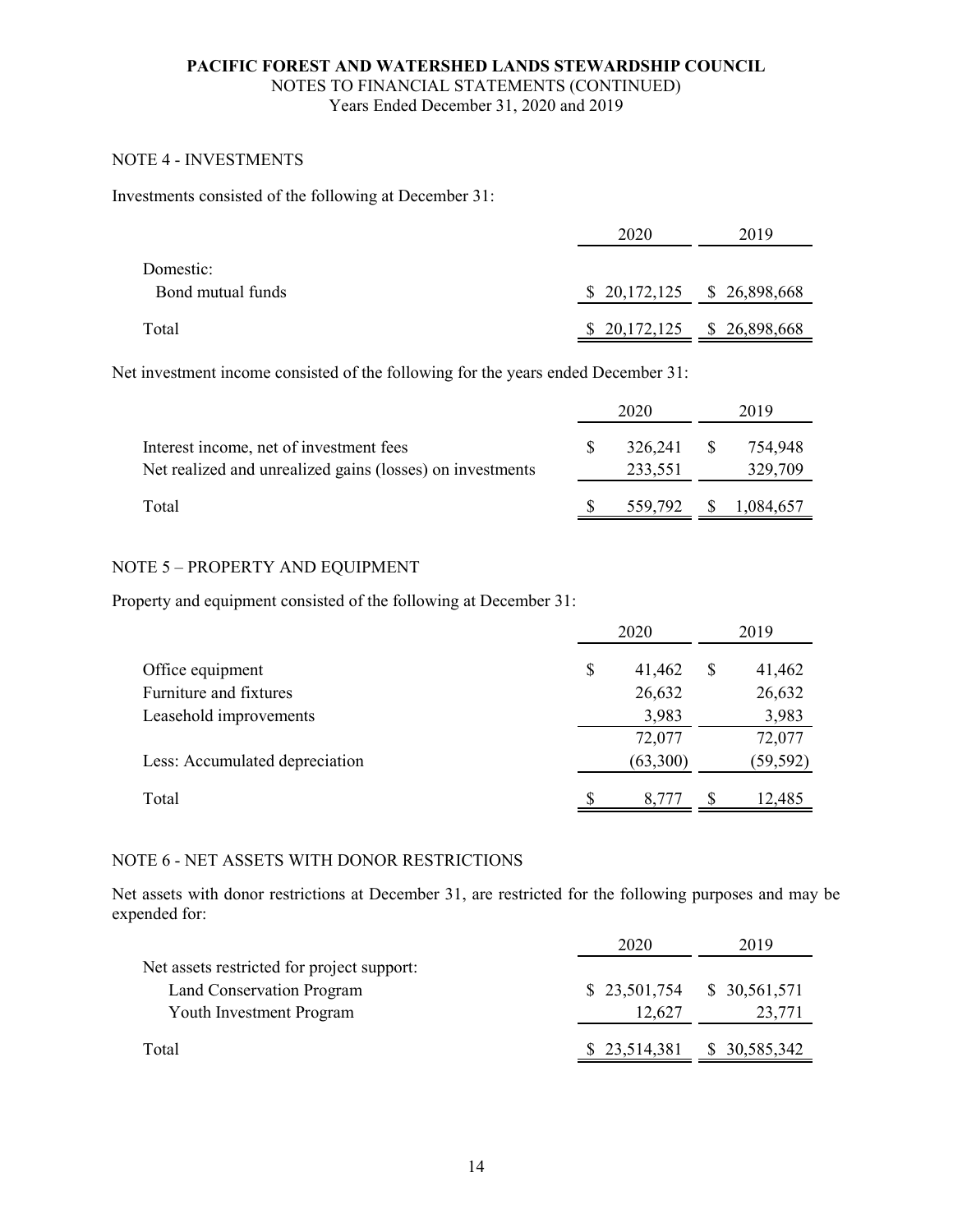NOTES TO FINANCIAL STATEMENTS (CONTINUED) Years Ended December 31, 2020 and 2019

#### NOTE 7 – NET ASSETS RELEASED FROM DONOR RESTRICTIONS

Net assets were released from donor restrictions by incurring expenses satisfying the restricted purposes or by the occurrence of other events specified by the grantor during the year ended December 31, as follows:

|                                       | 2020 |                           | 2019 |             |
|---------------------------------------|------|---------------------------|------|-------------|
| Satisfaction of purpose restrictions: |      |                           |      |             |
| <b>Land Conservation Program</b>      |      | $$7,619,609$ $$5,427,870$ |      |             |
| Youth Investment Program              |      | 11.144                    |      | 22,874      |
| Total                                 |      | 7,630,753                 |      | \$5,450,744 |

#### NOTE 8 – RETIREMENT PLAN

The Stewardship Council's employee benefits include an IRC §401(k) Plan (the Plan). The Plan covers all employees with 1,000 hours of service and who have reached the age of twenty-one. Under the safe harbor provision, the Stewardship Council will match 100% of the employee's contributions up to 3% of compensation per pay period and an additional 50% of the amounts of contributions that exceed 3% but that do not exceed 5% of the employee's payroll for the period. For the years ended December 31, 2020 and 2019, total employer contributions made to the Plan were \$19,524 and \$15,624, respectively.

### NOTE 9 – RELATED PARTY TRANSACTIONS

Certain members of the Board of Directors and members of its advisory committees are also employees of other IRC §501(c)(3) organizations or public agencies to which the Stewardship Council has awarded grants and may award grants to in the future. In these circumstances, the Stewardship Council awards grants pursuant to its conflict of interest policy.

In 2010, the Stewardship Council entered into an intercompany agreement with Youth Outside, a separate IRC §501(c)(3) organization, whose charitable purpose is to provide greater resources to connect children, youth, and young adults to nature, parks, open spaces, and the outdoors. As of December 31, 2020 and 2019, one Youth Outside director was also serving as a director on the Stewardship Council's Board of Directors.

On August 1, 2013, Youth Outside and the Stewardship Council executed a \$10.76 million grant agreement (the 2013 *Major Grant Agreement*) to enable Youth Outside to build a permanent program to connect underserved youth to the outdoors. With the transfer of grant funds to Youth Outside in August 2013, Youth Outside then became responsible for paying its own costs of operation.

Under the terms of the 2013 *Major Grant Agreement*, the Stewardship Council has the right to fill one seat on the Youth Outside board of directors until Youth Outside has expended all the grant funds provided by the Stewardship Council. As of December 31, 2020, Youth Outside has not expended all of the grant funds.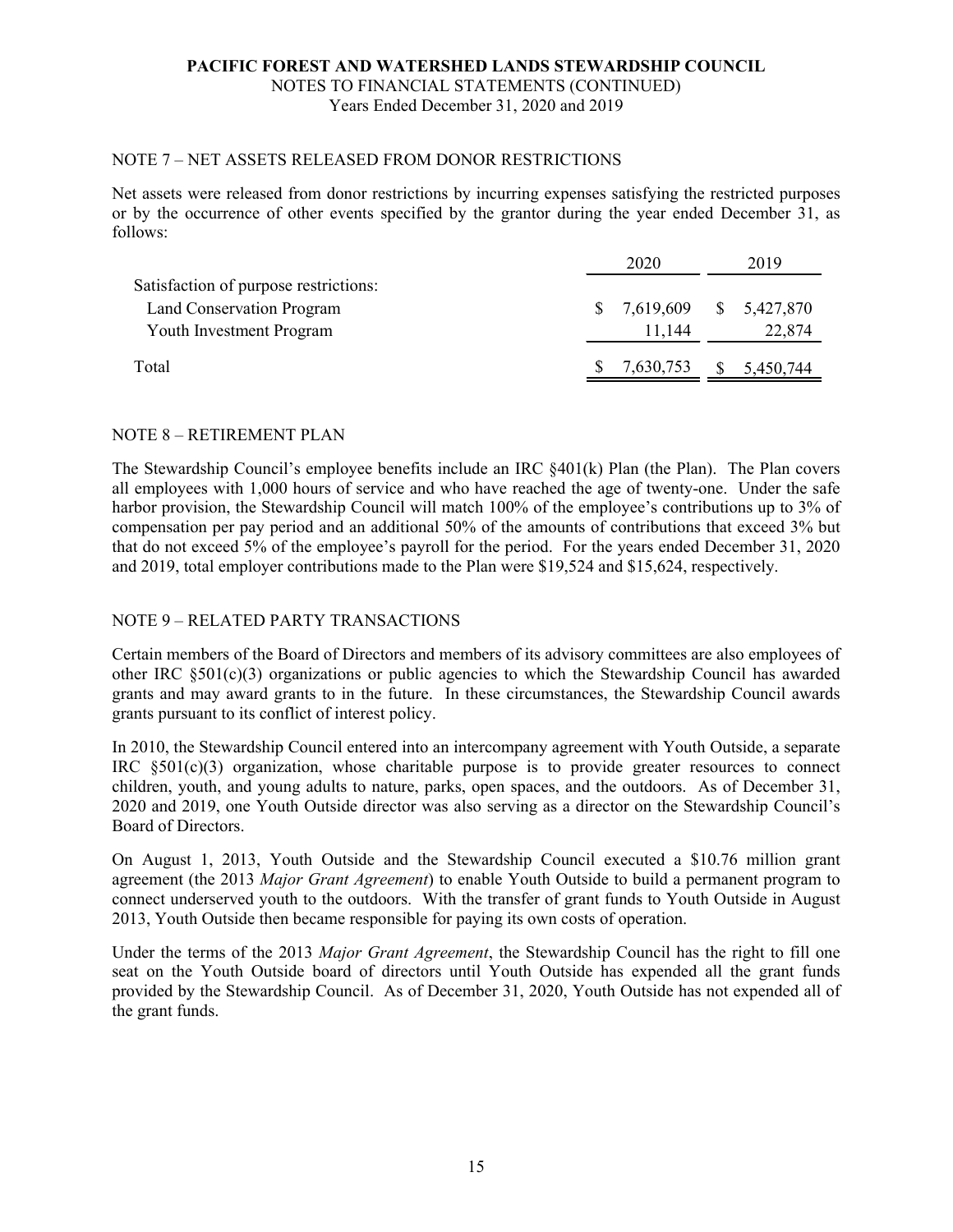#### NOTE 10 - COMMITMENTS

On May 9, 2016, the Stewardship Council entered into an operating lease for office space in Roseville, California for the period of July 1, 2016 through August 31, 2019, which was extended through June 30, 2022. Monthly base payments commence at \$3,239 and increase annually based on price per rentable square foot; in addition, the Stewardship Council is liable for a portion of operating costs and property taxes. For the years ended December 31, 2020 and 2019, rent expense amounted to \$44,648 and \$41,588, respectively.

The Stewardship Council's future minimum lease commitments for office space are as follows:

| For the Years Ending<br>December 31, |   | Amount |  |  |
|--------------------------------------|---|--------|--|--|
|                                      |   |        |  |  |
| 2021                                 | S | 45,464 |  |  |
| 2022                                 |   | 22,732 |  |  |
| Total                                |   | 68,196 |  |  |

As a result of the annual rent increases and two months of free rent, rent expense is being recognized on a straight-line basis over the term of the lease and the difference between the expense recognized and the rental payments made is recorded as deferred rent. Deferred rent totaled \$4,012 and \$3,788 as of December 31, 2020 and 2019, respectively.

#### NOTE 11 – CONTINGENCIES

On March 11, 2020, the World Health Organization declared the outbreak of a coronavirus (COVID-19) a pandemic. The COVID-19 outbreak is disrupting supply chains and affecting production and sales across a range of industries. The extent of the impact of COVID-19 on the Stewardship Council's operational and financial performance will depend on certain developments, including the duration and spread of the outbreak, and impact on the donors, members, employees and vendor, all of which are uncertain and cannot be predicted. At this point, the extent to which COVID-19 may impact the financial condition or results of operations is uncertain.

#### NOTE 12 – SUBSEQUENT EVENTS

The Stewardship Council has evaluated all subsequent events through April 29, 2021, the date the financial statements were available to be issued. No events requiring recognition in the financial statements or disclosure have been identified.